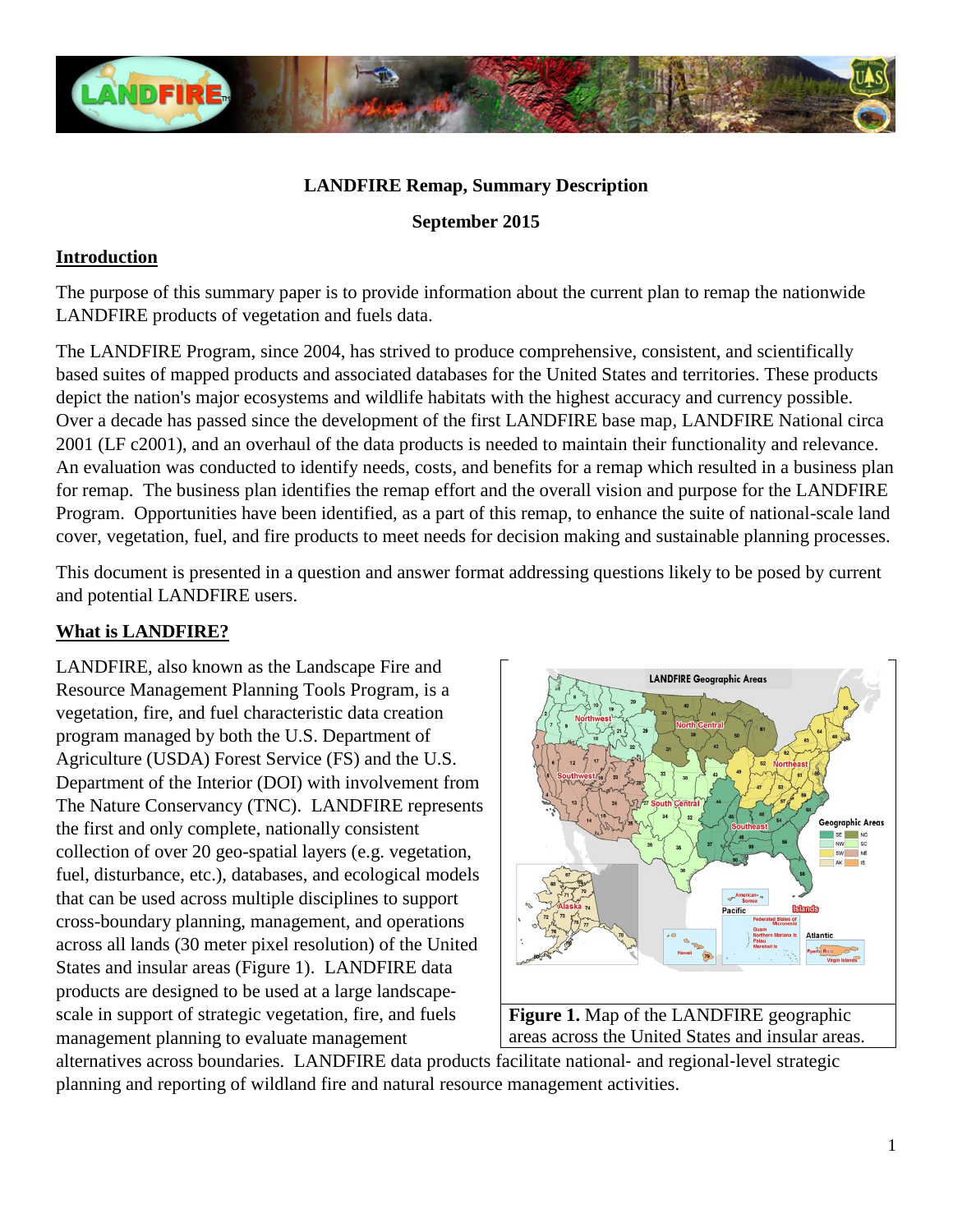

# **Why was LANDFIRE developed?**

In 2000, the Government Accountability Office (GAO) stated that "Federal land management agencies do not have adequate data for making informed decisions and measuring the agencies' progress in reducing fuels." In 2002, GAO reported (GAO-02-259) that "Data are not available to better prioritize communities and projects for funding," and concluded that "On the basis of our review, LANDFIRE is the only proposed research project so far that appears capable of producing consistent national inventory data for improving the prioritization of fuel projects and communities." LANDFIRE began with a prototype in 2002 and was officially chartered in 2004 by the Wildland Fire Leadership Council based on the need of accurate, complete, and comparable data for all lands.

# **How is LANDFIRE data made and how is it being used?**

There are several documents that detail how LANDFIRE data is produced and how data are used and they are available through these websites: [http://landfire.gov/library\\_list.php](http://landfire.gov/library_list.php) and [http://www.landfire.gov/lf\\_applications.php.](http://www.landfire.gov/lf_applications.php)

# **What is a "Remap" in LANDFIRE?**

According to the Merriam-Webster dictionary the definition of REMAP is: *to map again*; also**:** *to lay out in a new pattern.* 

A LANDFIRE remap is defined as performing a comprehensive mapping effort that uses new data (e.g., Landsat 8 and new point and field data) to create a new base map data suite that represents contemporary conditions, rather than using change detection techniques, look up table transitions, or modeling to represent current conditions. A remap differs from an update, which is a vegetation and fuels mapping effort focused primarily on the existing base product suite to more accurately represent current conditions and account for landscape disturbances.

The simple response to the question – "What is a LANDFIRE remap?" is LANDFIRE will produce a completely new base map data suite that is as reflective of ground conditions as possible for a given time period.

The remap effort will provide an opportunity for the LANDFIRE Program to evaluate past production processes and methods of using remotely sensed and field data for map development. This review includes exploring mapping methods to maximize the use of the available data and past mapping efforts, and provide a characteristic representation of contemporary conditions for areas that are undergoing change. Much of this change has been invisible to date due to the gradual changes of continual vegetation growth occurring across the landscape. Organizing existing data will facilitate the identification of new aspects that need to be considered and potentially incorporated into this remap.

LANDFIRE will retain data that meets certain quality standards and remains valid for current conditions. This will be integrated with new data from Landsat 8, field evaluations, and disturbance polygons.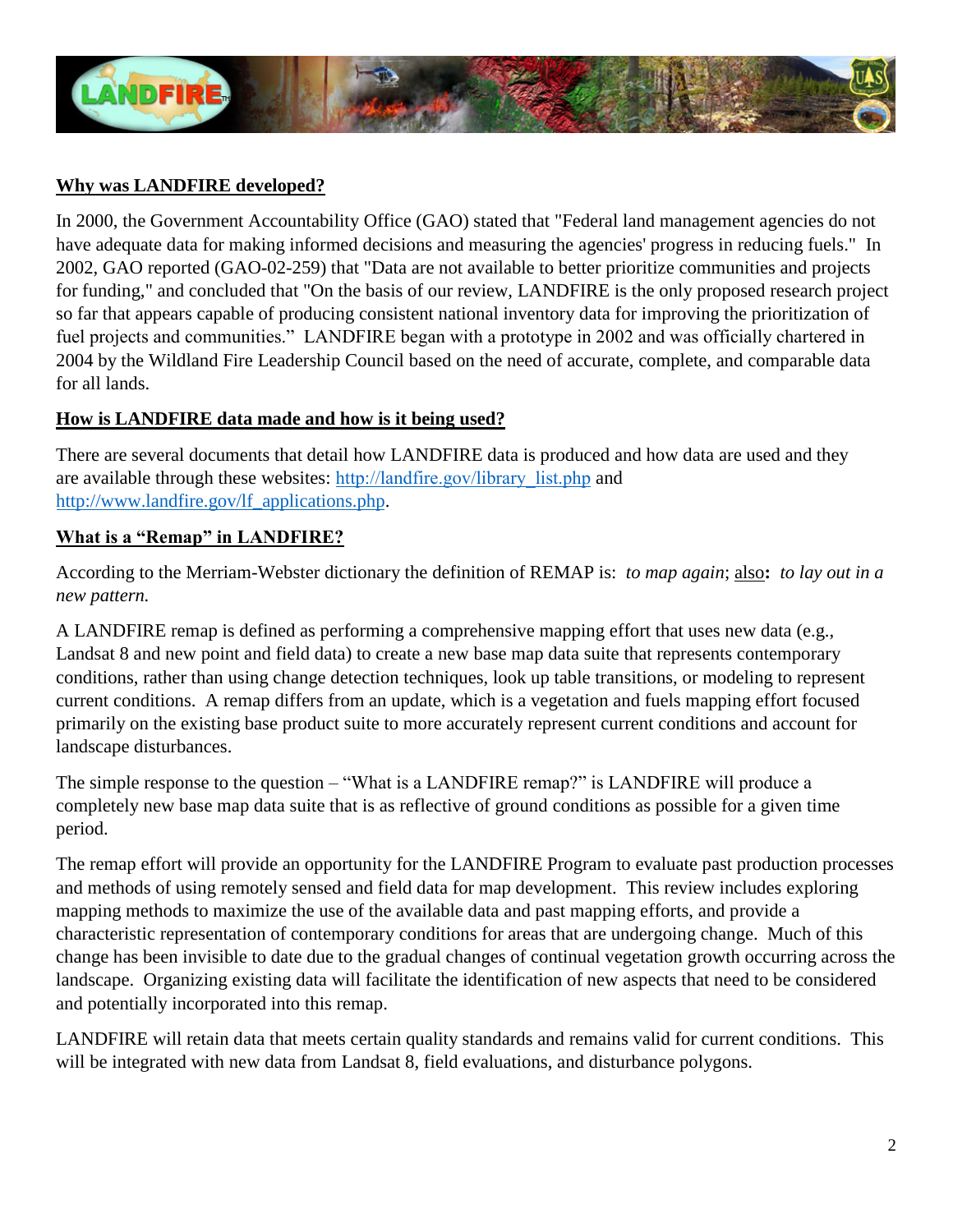

## **Why should a LANDFIRE remap be started now and when would it be completed?**

The first LANDFIRE mapping effort began in 2004 based on Landsat data with a time stamp of 2001. As a result, today's LANDFIRE mapped data products maintain this 2001 foundation. The data are approximately 15 years old and as much as 10-20% of the landscape has experienced change. Many changes have been

captured using disturbance/change detection information and incorporating anticipated vegetation succession and growth. However, subtle vegetation and landscape changes may not be reflected in the current LANDFIRE product versions. New data (remotely sensed and field plot) are available from Landsat 8 with data from NRCS / NRI, FIA and other contributors or partners which will result in improved data products.

LANDFIRE was developed through an interagency partnership between DOI, USFS, and TNC and the original plan was to conduct a remap after

10 years as outlined in the operations and maintenance plans. The remap didn't start as scheduled due to budget sequestration and budget reductions from 2011 through 2013. The current plan is to begin a three year remap effort in 2016 or 2017. The uncertainty with a specific year is due to a new project at the United States Geological Survey (USGS) called Land Change Monitoring, Assessment and Projection (LCMAP). LCMAP has USGS leadership support and is focused on providing data of historical land change with contemporary land change as it occurs using all available data in a continuous change detection and classification which enable detection of changes when pixels deviate from the "normal" condition. The remap will take approximately three years to complete. This length of time is needed to gather, review and process new data sources, and create comprehensive national products. Under this plan, accounting for uncertainty with the start, remapped products will be delivered incrementally as they are produced approximately 2018 through 2020 when the last areas are completed.

Starting soon provides future benefits where contemporary data with improved quality are available for analyses and planning decisions; otherwise the alternative is to continue to rely on updated vegetation and fuels data using change detection techniques, look up table transitions, or modeling to represent contemporary conditions.

## **What will happen in the LANDFIRE remap?**

The remap effort will not simply repeat steps and efforts of past processes but will leverage changes and advancements in data and science to support the development and production of the next generation of data products. This remap will include review of previous LANDFIRE versions, LF c2001, LF 2008, LF 2010, LF 2012, and assess the quality of each (inclusive of quality assessments, after action reviews, questionnaires, customer feedback, etc.).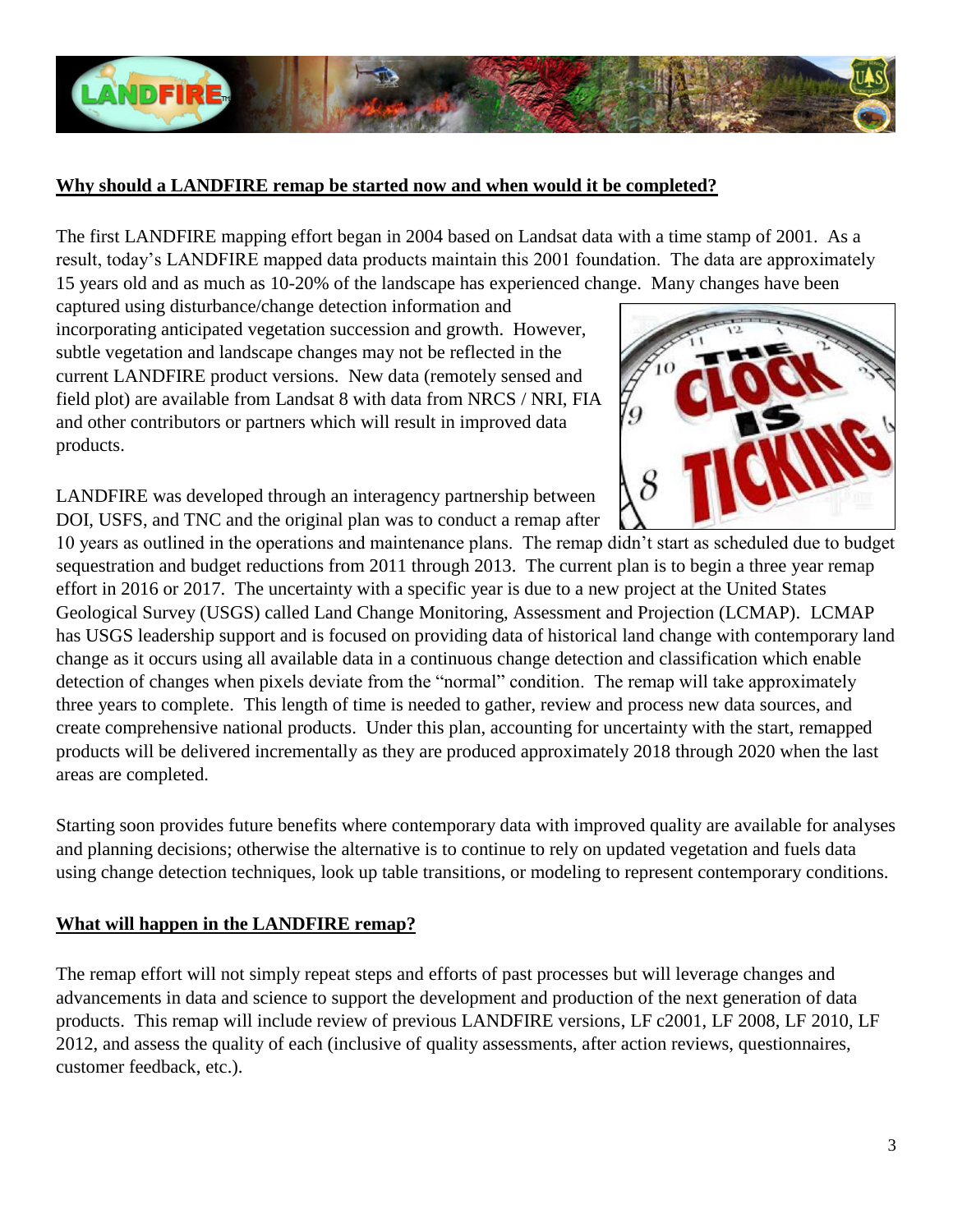

Elements of the remap include:

- $\triangleright$  Use Landsat 8 (space-based moderate-resolution land remote sensing and increased number of data bands) data with a 2015 circa date.
- $\triangleright$  Use ground-based field plot and polygon data
	- o Previously contributed data that has been archived in preparation for this remap.
	- o Forest Inventory Analysis (FIA) data based on Memorandum of Understanding (MOU) with USDA FS.
	- o National Resource Inventory (NRI) data based on a MOU with Natural Resources Conservation Service (NRCS).
	- o Additional data obtained or contributed [\(http://www.landfire.gov/participate\\_refdata\\_sub.php\)](http://www.landfire.gov/participate_refdata_sub.php) as part of the January 31, 2015 data call or a follow on data call in 2016 as the schedule is finalized based on assessing LCMAP capability. If you have missed previous submission dates, please get your data in as soon as possible. More information on how these data may be used is available at: [\(http://www.landfire.gov/participate\\_refdata.php\)](http://www.landfire.gov/participate_refdata.php).
- $\triangleright$  Work with new partner such as the USGS Gap Analysis Program (signed MOU).
- $\triangleright$  Common/nation-wide vegetation mapping classifications
	- o Use of Ecological Systems classification and alignment with the National Vegetation Classification Standard (NVCS).
		- Includes additional map units to address non-natural land cover, such as urban or agriculture, or non-vegetated lands, such as barren, rock, or water.
		- Use sequence tables and auto-keys to assign plot data to Ecological Systems and NVCS vegetation classifications.
- $\triangleright$  Vegetation changes in areas or landscapes where vegetation is not changing as rapidly as other areas.
- $\triangleright$  New or updated data sets such as new imagery, new or updated field/plot data, partnership data and improvements in algorithms.
	- o The addition of these new or updated data have great potential to improve the quality of the LANDFIRE data products especially in areas where lower or limited plot data were available for LF c2001.
- $\triangleright$  Produce a new foundational base to work from for subsequent updates and inform future remaps.
- $\triangleright$  The remap effort will deliver the full suite of products for vegetation, fire behavior, fire effects, and fire regime, as well as some products added in recent updates. Table 1 illustrates products under consideration for delivery with remap.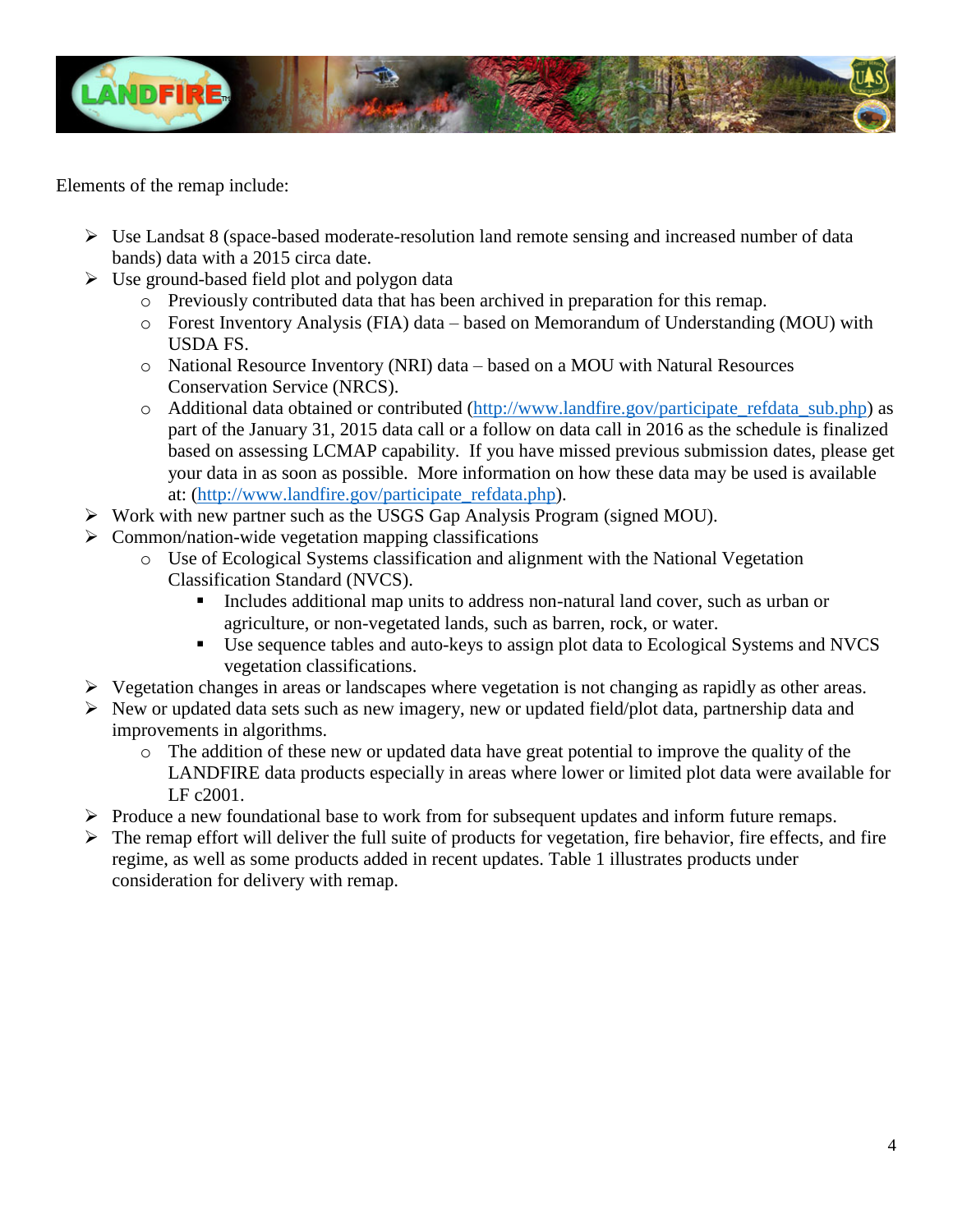

Table 1. LANDFIRE 2015 Remap Draft Deliverables list provides an outline of possible information that will be produced by data theme, product name, product name abbreviation, number of product, as well as deliverables by portion of the country and insular areas.

|                     |                                                                                                                                          |                     | LF 2015 (LF 2.0.0) |                |                          |                          |  |
|---------------------|------------------------------------------------------------------------------------------------------------------------------------------|---------------------|--------------------|----------------|--------------------------|--------------------------|--|
| <b>Theme</b>        | <b>Product Name</b>                                                                                                                      | <b>Abbreviation</b> | <b>CONUS</b>       | AK             | HI                       | <b>IA</b>                |  |
| <b>Reference</b>    | LF Reference Database                                                                                                                    | <b>LFRDB</b>        | X                  | X              | X                        | X                        |  |
|                     | Public Events Geodatabase_1999_YEAR                                                                                                      |                     | X                  | X              | X                        | X                        |  |
|                     | Forest Vegetation Simulator Ready Database                                                                                               | <b>FVSRDB</b>       | X                  | X              | X                        | X                        |  |
| <b>Disturbance</b>  | Disturbance (YEAR)                                                                                                                       | <b>DISTYEAR</b>     | X                  | X              | X                        | X                        |  |
|                     | <b>Fuel Disturbance</b>                                                                                                                  | <b>FDISYEAR</b>     | X                  | X              | X                        | X                        |  |
|                     | <b>Vegetation Disturbance</b>                                                                                                            | <b>VDISTYEAR</b>    | X                  | X              | X                        | X                        |  |
|                     | <b>Vegetation Transition Magnitude</b>                                                                                                   | <b>VTMYEAR</b>      | X                  | X              | X                        | X                        |  |
|                     | <b>Forest Vegetation Transitions Database</b>                                                                                            | <b>FVTDB</b>        | X                  | X              | X                        | X                        |  |
|                     | Non-Forest Vegetation Transitions Database                                                                                               | <b>NFVTDB</b>       | X                  | X              | X                        | X                        |  |
|                     | <b>Forest Vegetation Simulator Disturbance</b><br>Database                                                                               | <b>FVSDDB</b>       | X                  | X              | X                        | X                        |  |
| <b>Vegetation</b>   | <b>Biophysical Settings</b>                                                                                                              | <b>BPS</b>          | X                  | X              | X                        | X                        |  |
|                     | <b>Environmental Site Potential</b>                                                                                                      | <b>ESP</b>          |                    |                |                          | X                        |  |
|                     | <b>Existing Vegetation Cover</b>                                                                                                         | <b>EVC</b>          | X                  | X              | X                        | X                        |  |
|                     | <b>Existing Vegetation Height</b>                                                                                                        | <b>EVH</b>          | X                  | X              | X                        | X                        |  |
|                     | <b>Existing Vegetation Type</b>                                                                                                          | <b>EVT</b>          | X                  | X              | X                        | X                        |  |
|                     | Dominant Cover Type                                                                                                                      | <b>DCT</b>          | X                  | X              | $\overline{\mathcal{L}}$ | $\overline{?}$           |  |
|                     | Attributed data - Crosswalks to Society of<br>American Foresters/Society for Range<br>Management/NVCS > for EVC, EVH, EVT,<br><b>DCT</b> | <b>XW</b>           | X                  | X              | $\overline{\mathcal{L}}$ | $\gamma$                 |  |
| <b>Fuel</b>         | 13 Anderson Fire Behavior Fuel Models                                                                                                    | FBFM13              | X                  | X              | X                        | X                        |  |
|                     | 40 Scott and Burgan Fire Behavior Fuel<br>Models                                                                                         | FBFM40              | X                  | X              | X                        | X                        |  |
|                     | Landscape File                                                                                                                           | <b>LCP</b>          | X                  | X              | X                        | X                        |  |
|                     | Canadian Forest Fire Danger Rating System                                                                                                | <b>CFFDRS</b>       | $X^{\wedge}$       | X              | --                       | --                       |  |
|                     | <b>Forest Canopy Bulk Density</b>                                                                                                        | <b>CBD</b>          | X                  | X              | X                        | X                        |  |
|                     | Forest Canopy Base Height                                                                                                                | CBH                 | X                  | X              | X                        | X                        |  |
|                     | <b>Forest Canopy Cover</b>                                                                                                               | CC                  | X                  | X              | X                        | X                        |  |
|                     | <b>Forest Canopy Height</b>                                                                                                              | CH                  | X                  | X              | X                        | X                        |  |
|                     | Fuel Characteristic Classification System<br>Fuelbeds                                                                                    | <b>FCCS</b>         | X                  | X              | $\overline{\mathcal{L}}$ | $\overline{\mathcal{L}}$ |  |
|                     | <b>Fuel Loading Models</b>                                                                                                               | ${\bf FLM}$         | $\overline{?}$     | $\overline{?}$ | $\overline{?}$           | $\overline{?}$           |  |
|                     | <b>Fuel Ruleset Database</b>                                                                                                             | <b>FRD</b>          | X                  | X              | X                        | X                        |  |
| <b>Fire Regimes</b> | Fire Regime Groups                                                                                                                       | <b>FRG</b>          | X                  | X              | X                        | X                        |  |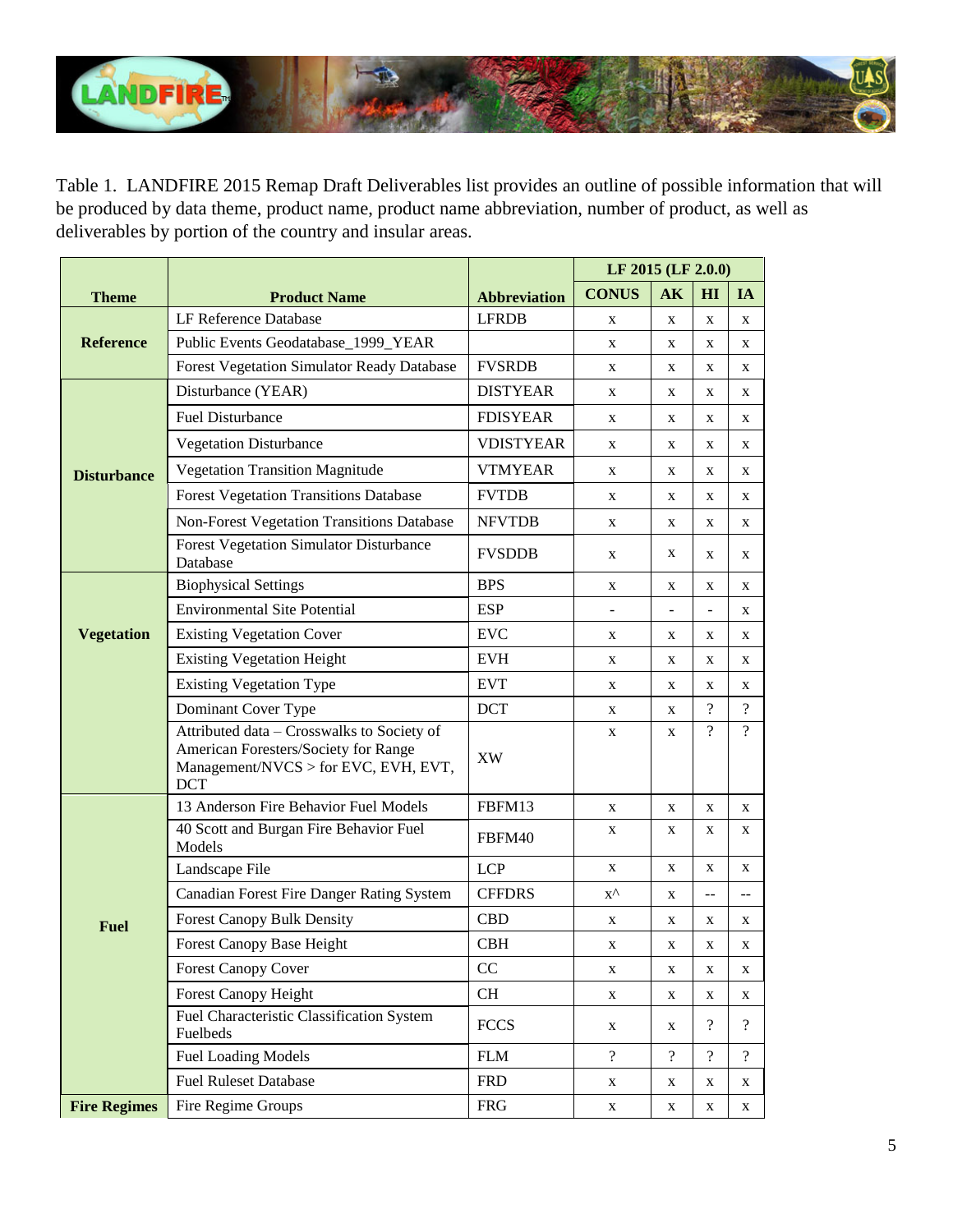

|                    |                                   |                     | LF 2015 (LF 2.0.0) |              |    |              |  |
|--------------------|-----------------------------------|---------------------|--------------------|--------------|----|--------------|--|
| <b>Theme</b>       | <b>Product Name</b>               | <b>Abbreviation</b> | <b>CONUS</b>       | AK           | HI | <b>IA</b>    |  |
|                    | Mean Fire Return Interval         | <b>MFRI</b>         | X                  | $\mathbf{x}$ | X  | $\mathbf{x}$ |  |
|                    | Percent Low-Severity Fire         | <b>PLS</b>          | X                  | X            | X  | X            |  |
|                    | Percent Mixed-Severity Fire       | <b>PMS</b>          | X                  | $\mathbf{x}$ | X  | $\mathbf{x}$ |  |
|                    | Percent Replacement-Severity Fire | <b>PRS</b>          | X                  | X            | X  | $\mathbf{x}$ |  |
|                    | <b>Succession Classes</b>         | <b>SCLASS</b>       | X                  | X            | X  | $\mathbf{x}$ |  |
|                    | <b>Vegetation Condition Class</b> | <b>VCC</b>          | X                  | $\mathbf{x}$ | X  | X            |  |
|                    | <b>Vegetation Departure Index</b> | <b>VDEP</b>         | X                  | $\mathbf{x}$ | X  | $\mathbf{x}$ |  |
|                    | <b>Vegetation Dynamics Models</b> | <b>VDM</b>          | X                  | $\mathbf{x}$ | X  | X            |  |
| <b>Topographic</b> | Aspect                            | ASP                 | $\mathbf{x}$       | X            | X  | $\mathbf{x}$ |  |
|                    | Elevation                         | <b>DEM</b>          | $\mathbf{x}$       | $\mathbf{x}$ | X  | $\mathbf{x}$ |  |
|                    | Slope                             | <b>SLP</b>          | X                  | X            | X  | X            |  |

CONUS = Continental United States

 $AK = Alaska$ 

 $HI = Hawaii$ 

IA **=** Insular areas of the United States

 $x =$  Products likely to be done as part of the remap

**-** = Not likely to be done as part of a remap given historical potential vegetation has not changed

 $-$  = Not available or produced for this area

 $x^{\wedge}$  = As applicable based on data, geography, and improvements

**?** = Question of data availability and/or future inclusion

More information on each of the LANDFIRE data products can be found at: [http://www.landfire.gov/data\\_overviews.php](http://www.landfire.gov/data_overviews.php).

#### **What is the potential for improvement in data quality by incorporating Landsat 8?**

Data from the Landsat 8 Operational Land Imager (OLI) have somewhat different characteristics from previous Landsat sensors. OLI collects data in bands similar to previous sensors with slightly different wavelengths that provide greater ability to differentiate spectral data. OLI also collects data in additional bands, such as a coastal/aerosol band and a cirrus cloud detection band that when included with a quality assessment (QA) band will indicate areas of data anomalies, clouds, cloud shadows, etc. thus refining the quality of the data. This information will make combining multiple dates of imagery easier because pixels containing unwanted features can be masked out using the QA band and replaced by data from other scenes. The signal to noise ratio of OLI is higher than that of previous sensors and the data are yielding increased radiometric resolution that provides for an increased ability to discriminate vegetation and land cover types, leading to increased quality of LANDFIRE data products.

## **Why is the remap being called LANDFIRE 2015 or LF 2015?**

LANDFIRE existing vegetation products portray vegetation composition and structure conditions of a given time period. The time period is determined by the average date of Landsat satellite imagery acquisition used for the mapping. In the case of LF c2001 date which indicated that the imagery comprised years 2000 to 2002.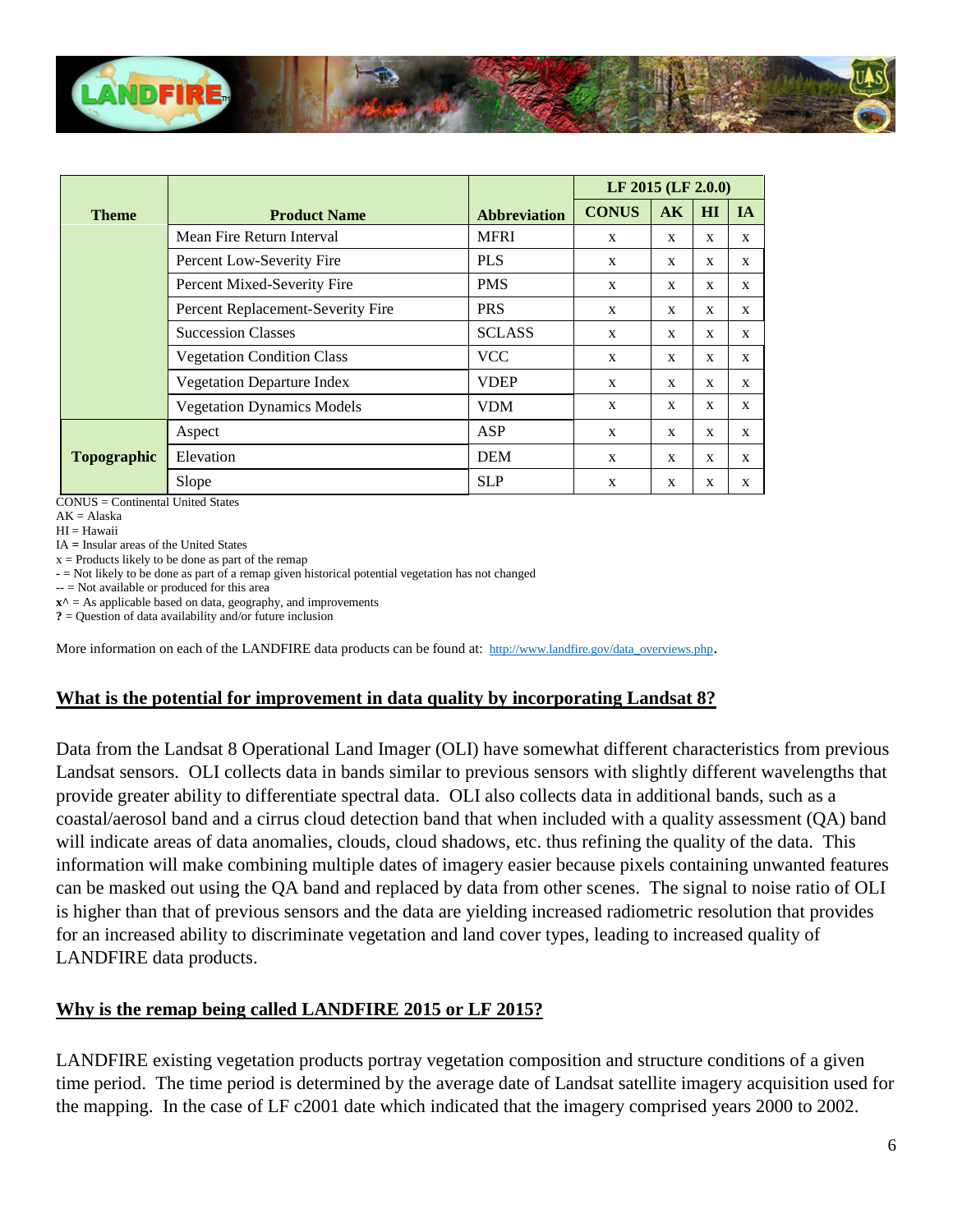

This three year period was necessary in order to piece together a wall-to-wall image across the nation. Data anomalies such as clouds or cloud shadows required data from other years to fill in the gaps. In the case of LANDFIRE 2015 (circa 2015 date), the date or name indicates that the imagery will comprise years 2014 to 2016. The need to build this composite image results in the LANDFIRE remap starting in 2016 or 2017.

# **Will there be LANDFIRE 2014 or LANDFIRE 2016 updates or do users have to wait until the remap is completed to have updated data?**

The LANDFIRE team is completing a plan and drafting the schedule for a LANDFIRE 2014 update, which will be similar to previous updates. For LANDFIRE 2016, the plan is to evaluate how to integrate 2016 disturbances (or possibly annual disturbances) into the remap data so when the LANDFIRE remap product suite is delivered, it would account for these disturbances. Similar to previous schedules, information on these projects will be discussed on the LANDFIRE community call and will be posted at [http://www.landfire.gov/lf\\_schedule.php](http://www.landfire.gov/lf_schedule.php)\_with information on expected delivery dates.

# **What will happen with previous versions (LF c2001 through LF 2012) of LANDFIRE?**

The current LANDFIRE policy is that at least three versions of the data are available and accessible on the Data Distribution Site. These versions include the foundational base map version (LF 2001 until remap effort LF 2015 is complete and delivered) and the two most recent update products, LF 2010, LF 2012, etc.). Previous versions are archived and more information can be obtained about these archives at [http://www.landfire.gov/lf\\_archive.php.](http://www.landfire.gov/lf_archive.php) Additionally, versions LF 2001 to the most current update will be available as bulk mosaics in zip file format.

# **Will previous versions of LANDFIRE be compatible with the remap products?**

As stated in the program charter, (July 2012, at<http://www.landfire.gov/about.php#planning> ) "LANDFIRE program deliverables will be compatible with previous products to assist in monitoring changes over time."

LANDFIRE remap LF 2015 products will be comparable, but not identical, to previous versions. There may



not be a one-to-one comparison with some of the data or layers given changes to the data through the incorporation of disturbances, addition of new field plot data, or changes with definitions or summary units. However, the production process of products will have a scientific approach that allows them to be defensible for monitoring change over time. Also, for the purposes of monitoring change over time, the data are developed

and designed so they can be analyzed and comparable across different areas of the United States for national and regional planning.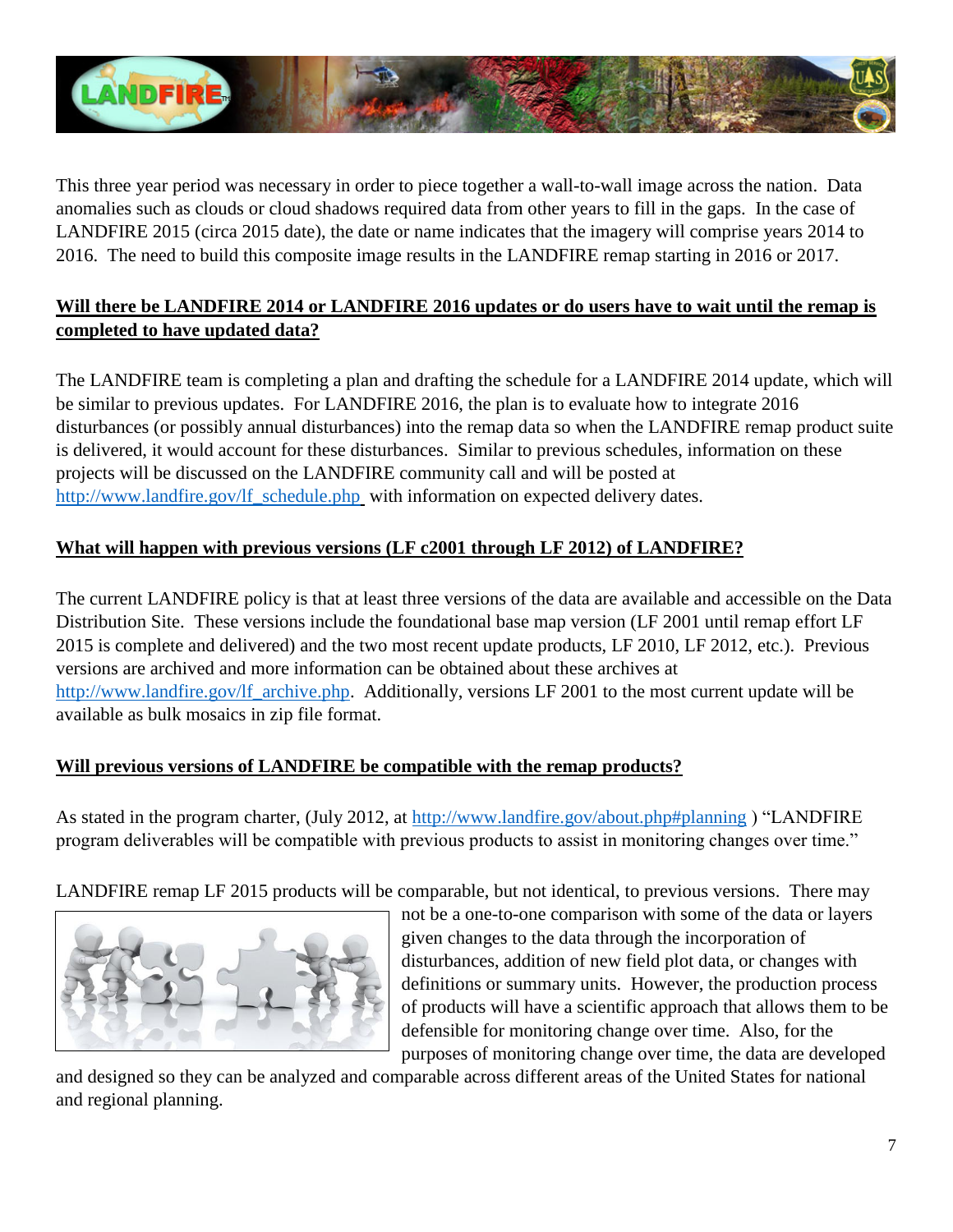

### **What is the difference between updating vs remapping?**

An update is a short-term improvement to the data focusing on areas of change or disturbances and successional vegetation growth approximately every two years.

A remap is a longer-term product which incorporates improvements, innovations, and new data to provide for national currency of the products. A remap is done approximately every 10 -15 years.

*Update:* A LANDFIRE update effort is a vegetation and fuels mapping effort focused primarily on updates to the base product suite due to landscape changes and disturbances. These disturbances might result from a variety of sources or activities including: wildland fire, fuel and vegetation treatments, mortality from insects and disease, storm damage, invasive plants, or other natural or anthropogenic events. Product updates may also include responses to vegetation successional change in forested types, revisions to address discrepancies between map products and known field conditions, as well as specific systematic improvements to the original data. The update strategy applies a consistent approach that combines change detection methods using satellite imagery to detect and characterize landscape disturbances. The primary benefit of an update effort is to reflect recent landscape change and the acquisition of new data. LANDFIRE has been "updating" the data approximately every two years for both location-specific changes with disturbances such as vegetation treatments, forestry harvest, wildland fires, etc., as well as modeling for successional vegetation growth. Updates are produced to provide a representative vegetation state and current fire behavior fuel models.

Updates include these types of elements:

*► DISTURBANCE:* For locations that have experienced a disturbance to vegetation due to management treatments like mechanical projects or environmental disturbances (fire, weather, insects) the LANDFIRE existing vegetation type layer is updated to reflect conditions representative of years of the data being mapped or updated (e.g. 2011 & 2012 data). These updates feed into the creation of the next LANDFIRE version. More information on LANDFIRE versions can be found at [http://www.landfire.gov/version\\_comparison.php.](http://www.landfire.gov/version_comparison.php) The update process takes polygon disturbances or changes where they exist and transitions the vegetation over the time period to provide the updated product. This is done by integrating the annual disturbance layers. The effect of these disturbances on the vegetation is then modeled or predicted using tables of rules for vegetation transitions. These rules link pre-disturbance existing vegetation type, height, and cover and possible disturbance types and severities with post-disturbance existing vegetation type, height, and cover. These combinations result in updated vegetation data as well as fire behavior fuel models. Forested vegetation tables and rules are informed by computer simulations in the Forest Vegetation Simulator (FVS) while non-forest vegetation is informed by a series of simple rule-sets. The FVS approach provides additional data and peer reviewed models that underpin these LANDFIRE deliverables. More information on this process can be found at <http://www.landfire.gov/notifications40.php>